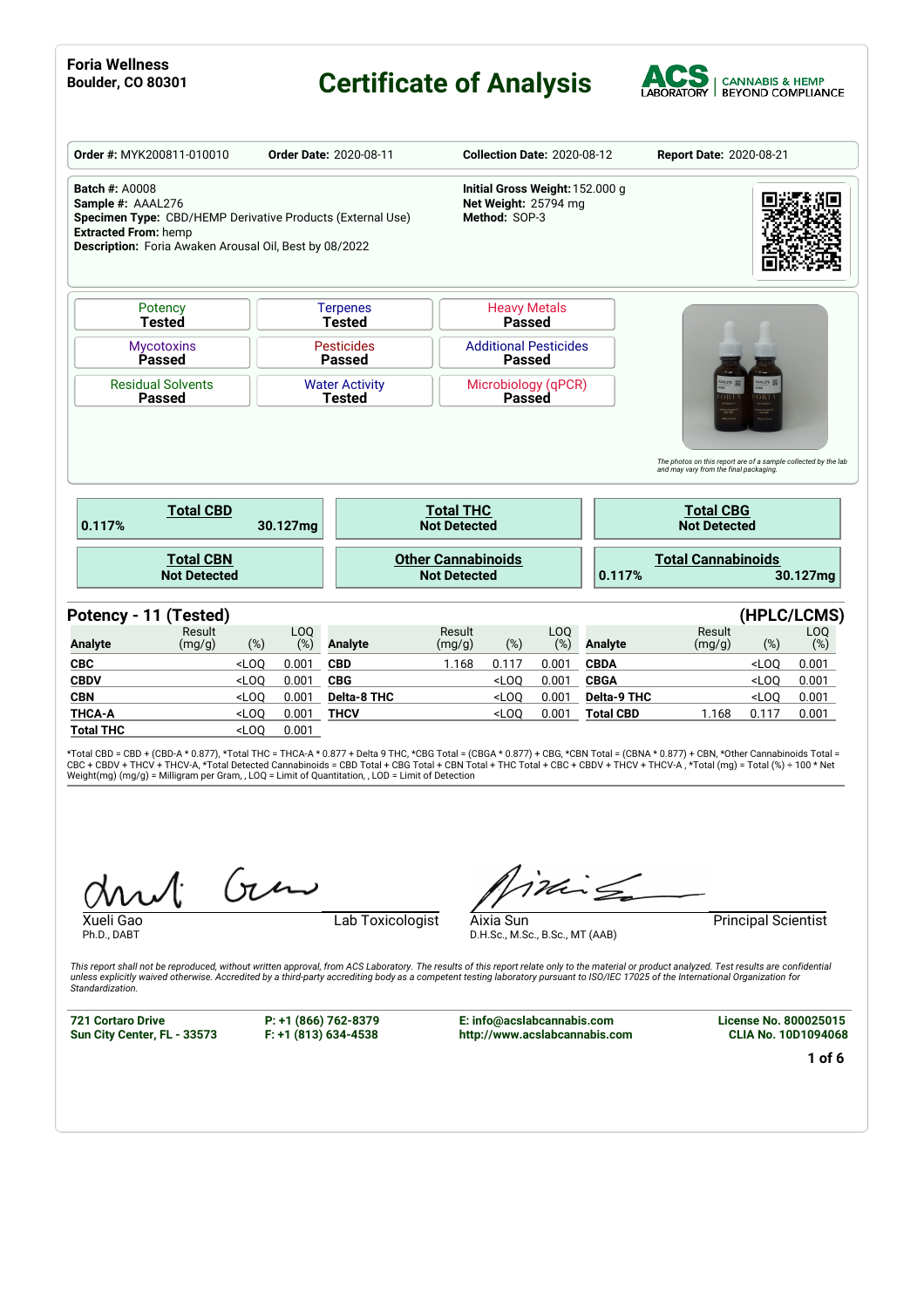#### **Boulding Certificate of Analysis**



| <b>Order #: MYK200811-010010</b>                                                                                                                                                                  | <b>Order Date: 2020-08-11</b> | <b>Collection Date: 2020-08-12</b>                                       | <b>Report Date: 2020-08-21</b> |
|---------------------------------------------------------------------------------------------------------------------------------------------------------------------------------------------------|-------------------------------|--------------------------------------------------------------------------|--------------------------------|
| <b>Batch #: A0008</b><br>Sample #: AAAL276<br>Specimen Type: CBD/HEMP Derivative Products (External Use)<br><b>Extracted From: hemp</b><br>Description: Foria Awaken Arousal Oil, Best by 08/2022 |                               | Initial Gross Weight: 152.000 g<br>Net Weight: 25794 mg<br>Method: SOP-3 |                                |

#### **Terpenes - FL (Tested) (GC/GCMS)**

| i vipeneo                     | $1 - 1 - 2 - 3$  |                                                                                                                                                                                                 |            |                         |                  |                                                                                                             |            |                    |                  |                                  | $\sim$ , $\sim$ , $\sim$ , $\sim$ , |
|-------------------------------|------------------|-------------------------------------------------------------------------------------------------------------------------------------------------------------------------------------------------|------------|-------------------------|------------------|-------------------------------------------------------------------------------------------------------------|------------|--------------------|------------------|----------------------------------|-------------------------------------|
| <b>Analyte</b>                | Result<br>(mg/g) | (%)                                                                                                                                                                                             | LOO<br>(%) | <b>Analyte</b>          | Result<br>(mg/g) | (%)                                                                                                         | LOO<br>(%) | <b>Analyte</b>     | Result<br>(mg/g) | (%)                              | LOQ<br>(%)                          |
| (+)-Cedrol                    |                  | $<$ LOO                                                                                                                                                                                         | 0.02       | $(R)-(+)$ -Limonene     |                  | $<$ LOO                                                                                                     | 0.02       | 3-Carene           |                  | $<$ LOO                          | 0.02                                |
| Alpha-Bisabolol               |                  | $<$ LOO                                                                                                                                                                                         | 0.02       | alpha-Cedrene           |                  | $<$ LOQ                                                                                                     | 0.02       | alpha-Humulene     |                  | $<$ LOQ                          | 0.02                                |
| alpha-<br><b>Phellandrene</b> |                  | $<$ LOO                                                                                                                                                                                         | 0.02       | Alpha-Pinene            |                  | $<$ LOO                                                                                                     | 0.02       | Alpha-Terpinene    |                  | $<$ LOO                          | 0.02                                |
|                               |                  |                                                                                                                                                                                                 |            | <b>Beta-Myrcene</b>     |                  | $<$ LOO                                                                                                     | 0.02       | <b>Beta-Pinene</b> |                  | $<$ LOQ                          | 0.02                                |
| Borneol                       |                  | $<$ LOO                                                                                                                                                                                         | 0.04       | <b>Camphene</b>         |                  | $<$ LOQ                                                                                                     | 0.02       | Camphors           |                  | $<$ LOQ                          | 0.04                                |
| Caryophyllene<br>oxide        |                  | $<$ LOO                                                                                                                                                                                         | 0.02       | cis-Nerolidol           |                  | <loo< th=""><th>0.02</th><th>Eucalyptol</th><th></th><th><math>&lt;</math>LOQ</th><th>0.02</th></loo<>      | 0.02       | Eucalyptol         |                  | $<$ LOQ                          | 0.02                                |
|                               |                  |                                                                                                                                                                                                 |            | <b>Farnesene</b>        |                  | $<$ LOO                                                                                                     | 0.02       | <b>Fenchone</b>    |                  | $<$ LOQ                          | 0.02                                |
| <b>Fenchyl Alcohol</b>        |                  | $<$ LOQ                                                                                                                                                                                         | 0.02       | Gamma-<br>Terpinene     |                  | $<$ LOO                                                                                                     | 0.02       | Geraniol           |                  | $<$ LOQ                          | 0.02                                |
|                               |                  |                                                                                                                                                                                                 |            |                         |                  |                                                                                                             |            | Geranyl acetate    |                  | $<$ LOQ                          | 0.02                                |
| Guaiol                        |                  | $<$ LOQ                                                                                                                                                                                         | 0.02       | Hexahydrothymol         |                  | <loq< th=""><th>0.02</th><th>Isoborneol</th><th></th><th><math>&lt;</math>LOQ</th><th>0.02</th></loq<>      | 0.02       | Isoborneol         |                  | $<$ LOQ                          | 0.02                                |
| <b>Isopulegol</b>             |                  | $<$ LOQ                                                                                                                                                                                         | 0.02       | Linalool                |                  | $<$ LOQ                                                                                                     | 0.02       | Nerol              |                  | $<$ LOQ                          | 0.02                                |
| <b>Ocimene</b>                |                  | $<$ LOQ                                                                                                                                                                                         | 0.014      | Pulegone                |                  | $<$ LOQ                                                                                                     | 0.02       | <b>Sabinene</b>    |                  | $<$ LOQ                          | 0.02                                |
| <b>Sabinene Hydrate</b>       |                  | $<$ LOO                                                                                                                                                                                         | 0.02       | Terpineol               |                  | $<$ LOQ                                                                                                     | 0.02       | Terpinolene        |                  | $<$ LOQ                          | 0.02                                |
| trans-beta-                   |                  | <loo< th=""><th>0.006</th><th>Trans-<br/>Caryophyllene</th><th></th><th><loo< th=""><th>0.02</th><th>trans-Nerolidol</th><th></th><th><math>&lt;</math>LOQ</th><th>0.02</th></loo<></th></loo<> | 0.006      | Trans-<br>Caryophyllene |                  | <loo< th=""><th>0.02</th><th>trans-Nerolidol</th><th></th><th><math>&lt;</math>LOQ</th><th>0.02</th></loo<> | 0.02       | trans-Nerolidol    |                  | $<$ LOQ                          | 0.02                                |
| Ocimene                       |                  |                                                                                                                                                                                                 |            |                         |                  |                                                                                                             |            | Valencene          |                  | <loq< th=""><th>0.02</th></loq<> | 0.02                                |

(mg/g) = Milligram per Gram, , LOQ = Limit of Quantitation

| <b>Heavy Metals (Passed)</b> |                          |                                                                                                         |              |                |                          |                 |              |                |                          |                 | $(ICP-MS)$   |
|------------------------------|--------------------------|---------------------------------------------------------------------------------------------------------|--------------|----------------|--------------------------|-----------------|--------------|----------------|--------------------------|-----------------|--------------|
| Analyte                      | Action<br>Level<br>(ppb) | Result<br>(ppb)                                                                                         | LOO<br>(ppb) | <b>Analyte</b> | Action<br>Level<br>(ppb) | Result<br>(ppb) | LOO<br>(ppb) | <b>Analyte</b> | Action<br>Level<br>(ppb) | Result<br>(ppb) | LOQ<br>(ppb) |
| Arsenic (As)                 | 1500                     | $<$ LOO                                                                                                 | 100          | Cadmium (Cd)   | 500                      | $<$ LOO         | 100          | Lead (Pb)      | 500                      | $<$ LOO         | 100          |
| Mercury (Hg)                 | 3000                     | <loq< th=""><th>100</th><th></th><th></th><th></th><th></th><th></th><th></th><th></th><th></th></loq<> | 100          |                |                          |                 |              |                |                          |                 |              |

(ppb) = Parts per Billion, (ppb) = (µg/kg), , LOQ = Limit of Quantitation

 $(n)$ 

Ph.D., DABT

Xueli Gao **Lab Toxicologist** 

inis

Aixia Sun Principal Scientist

This report shall not be reproduced, without written approval, from ACS Laboratory. The results of this report relate only to the material or product analyzed. Test results are confidential<br>unless explicitly waived otherwi *Standardization.*

**721 Cortaro Drive Sun City Center, FL - 33573** **P: +1 (866) 762-8379 F: +1 (813) 634-4538**

**E: info@acslabcannabis.com http://www.acslabcannabis.com**

D.H.Sc., M.Sc., B.Sc., MT (AAB)

**License No. 800025015 CLIA No. 10D1094068**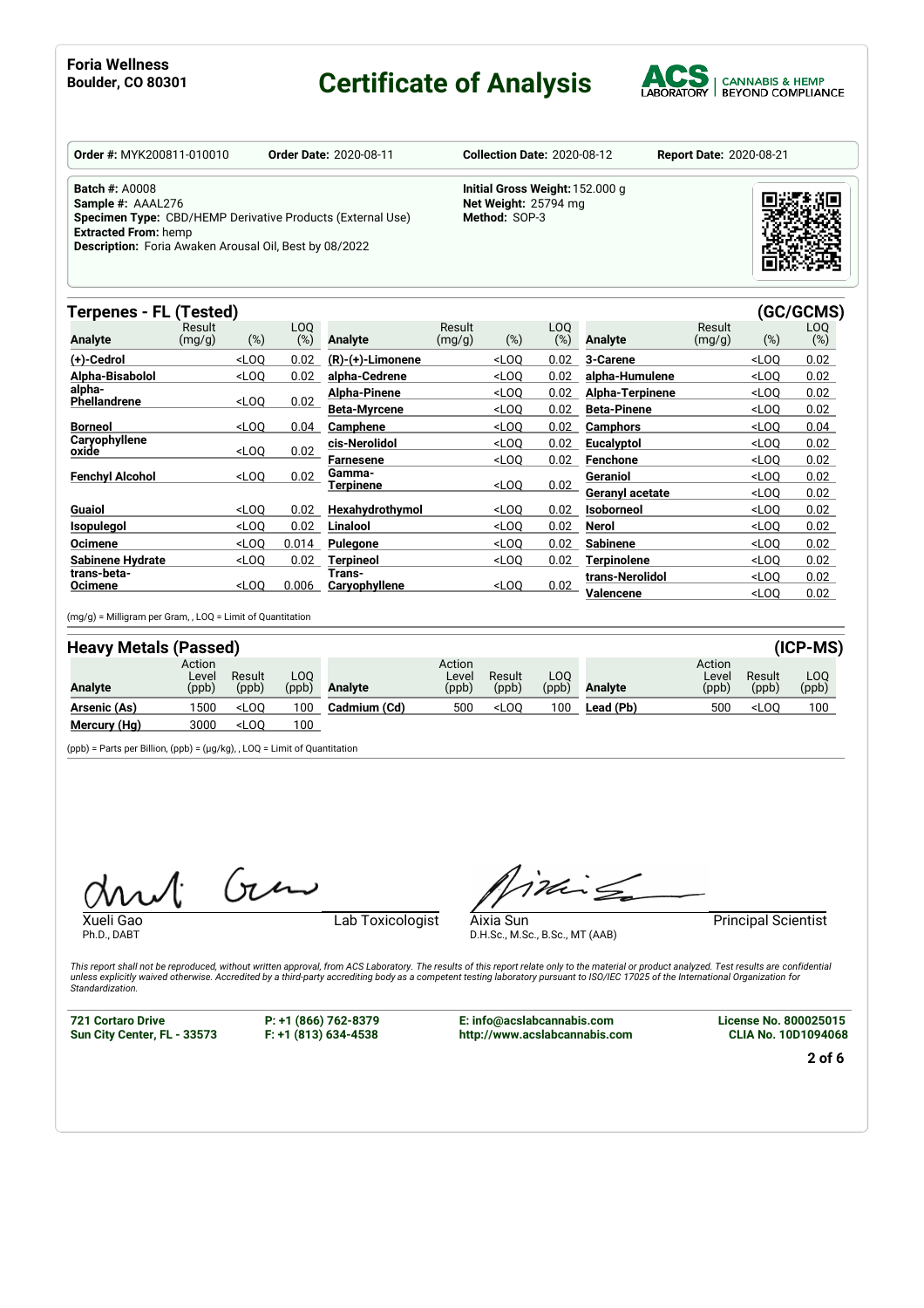# **Certificate of Analysis**



| <b>Order #: MYK200811-010010</b>                                                                                                                                                                         | <b>Order Date: 2020-08-11</b> | <b>Collection Date: 2020-08-12</b>                                       | <b>Report Date: 2020-08-21</b> |
|----------------------------------------------------------------------------------------------------------------------------------------------------------------------------------------------------------|-------------------------------|--------------------------------------------------------------------------|--------------------------------|
| <b>Batch #: A0008</b><br>Sample #: AAAL276<br>Specimen Type: CBD/HEMP Derivative Products (External Use)<br><b>Extracted From: hemp</b><br><b>Description:</b> Foria Awaken Arousal Oil, Best by 08/2022 |                               | Initial Gross Weight: 152,000 g<br>Net Weight: 25794 mg<br>Method: SOP-3 |                                |

| <b>Mycotoxins (Passed)</b> |                          |                                                                                                                                                                                       |              |                     |                          |                                                                                                           |               |                     |                          |                 | (LCMS/API/GCMS)         |
|----------------------------|--------------------------|---------------------------------------------------------------------------------------------------------------------------------------------------------------------------------------|--------------|---------------------|--------------------------|-----------------------------------------------------------------------------------------------------------|---------------|---------------------|--------------------------|-----------------|-------------------------|
| <b>Analyte</b>             | Action<br>Level<br>(ppb) | Result<br>(ppb)                                                                                                                                                                       | LOO<br>(ppb) | <b>Analyte</b>      | Action<br>Level<br>(ppb) | Result<br>(ppb)                                                                                           | LOO.<br>(ppb) | <b>Analyte</b>      | Action<br>Level<br>(ppb) | Result<br>(ppb) | L <sub>0</sub><br>(ppb) |
| <b>Aflatoxin B1</b>        |                          | <loo< th=""><th></th><th><b>Aflatoxin B2</b></th><th>20</th><th><l00< th=""><th></th><th><b>Aflatoxin G1</b></th><th>20</th><th><math>&lt;</math>LOO</th><th></th></l00<></th></loo<> |              | <b>Aflatoxin B2</b> | 20                       | <l00< th=""><th></th><th><b>Aflatoxin G1</b></th><th>20</th><th><math>&lt;</math>LOO</th><th></th></l00<> |               | <b>Aflatoxin G1</b> | 20                       | $<$ LOO         |                         |
| <b>Aflatoxin G2</b>        | 20                       | $<$ LOO                                                                                                                                                                               |              | Ochratoxin A        | 20                       | $<$ LOO                                                                                                   |               |                     |                          |                 |                         |

(ppb) = Parts per Billion, (ppb) = (µg/kg), , LOQ = Limit of Quantitation

Ph.D., DABT

Xueli Gao Lab Toxicologist

inis

Aixia Sun Principal Scientist

This report shall not be reproduced, without written approval, from ACS Laboratory. The results of this report relate only to the material or product analyzed. Test results are confidential<br>unless explicitly waived otherwi

**721 Cortaro Drive Sun City Center, FL - 33573** **P: +1 (866) 762-8379 F: +1 (813) 634-4538**

 $(n\mu)$ 

**E: info@acslabcannabis.com http://www.acslabcannabis.com**

D.H.Sc., M.Sc., B.Sc., MT (AAB)

**License No. 800025015 CLIA No. 10D1094068**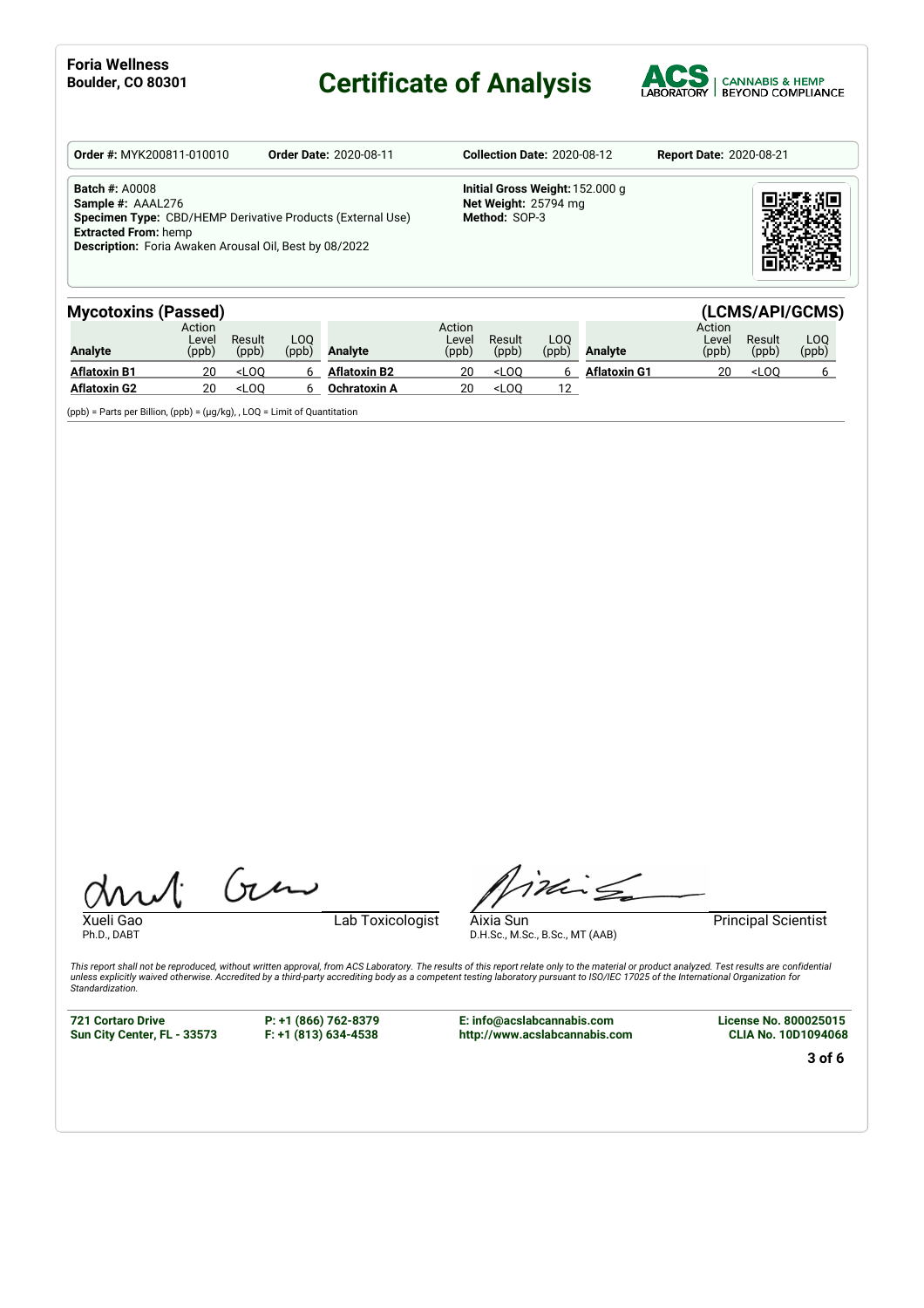#### **Boulder, CO <sup>80301</sup> Certificate of Analysis**



**Order #:** MYK200811-010010 **Order Date:** 2020-08-11 **Collection Date:** 2020-08-12 **Report Date:** 2020-08-21

**Batch #:** A0008 **Sample #:** AAAL276 **Specimen Type:** CBD/HEMP Derivative Products (External Use) **Extracted From:** hemp

**Description:** Foria Awaken Arousal Oil, Best by 08/2022

#### **Pesticides FL V4 (Non-Inhalable) (Passed) (LCMS/API/GCMS)**

| Initial Gross Weight: 152.000 g |
|---------------------------------|
| Net Weight: 25794 mg            |
| Method: SOP-3                   |
|                                 |



|                                | Action<br>Level | Result                                                                                                                                                                                  | LO <sub>O</sub> |                     | Action<br>Level | Result  | LO <sub>O</sub> |                              | Action<br>Level | Result  | LO <sub>O</sub> |
|--------------------------------|-----------------|-----------------------------------------------------------------------------------------------------------------------------------------------------------------------------------------|-----------------|---------------------|-----------------|---------|-----------------|------------------------------|-----------------|---------|-----------------|
| <b>Analyte</b>                 | (ppb)           | (ppb)                                                                                                                                                                                   | (ppb)           | <b>Analyte</b>      | (ppb)           | (ppb)   | (ppb)           | <b>Analyte</b>               | (ppb)           | (ppb)   | (ppb)           |
| <b>Abamectin</b>               | 300             | $<$ LOO                                                                                                                                                                                 | 28.23           | Acephate            | 3000            | $<$ LOO | 30              | Acequinocyl                  | 2000            | $<$ LOO | 48              |
| Acetamiprid                    | 3000            | $<$ LOO                                                                                                                                                                                 | 30              | <b>Aldicarb</b>     | 100             | $<$ LOO | 30              | Azoxystrobin                 | 3000            | $<$ LOQ | 10 <sup>°</sup> |
| <b>Bifenazate</b>              | 3000            | $<$ LOO                                                                                                                                                                                 | 30              | <b>Bifenthrin</b>   | 500             | $<$ LOO | 30              | <b>Boscalid</b>              | 3000            | $<$ LOQ | 10 <sup>1</sup> |
| Captan                         | 3000            | $<$ LOO                                                                                                                                                                                 | 30              | Carbarvl            | 500             | $<$ LOO | 10              | Carbofuran                   | 100             | $<$ LOO | 10 <sup>°</sup> |
| Chlorantraniliprole            | 3000            | <loq< th=""><th>10</th><th><b>Chlordane</b></th><th>100</th><th><math>&lt;</math>LOO</th><th>10</th><th>Chlorfenapyr</th><th>100</th><th><math>&lt;</math>LOQ</th><th>30</th></loq<>    | 10              | <b>Chlordane</b>    | 100             | $<$ LOO | 10              | Chlorfenapyr                 | 100             | $<$ LOQ | 30              |
| Chlormequat<br><b>Chloride</b> | 3000            | $<$ LOQ                                                                                                                                                                                 | 10 <sup>1</sup> | <b>Chlorpyrifos</b> | 100             | $<$ LOO | 30              | <b>Clofentezine</b>          | 500             | $<$ LOO | 30              |
|                                |                 |                                                                                                                                                                                         |                 | <b>Coumaphos</b>    | 100             | $<$ LOO | 48              | Cyfluthrin                   | 1000            | $<$ LOO | 30              |
| Cypermethrin                   | 1000            | $<$ LOO                                                                                                                                                                                 | 30              | <b>Daminozide</b>   | 100             | $<$ LOO | 30              | <b>Diazinon</b>              | 200             | $<$ LOO | 30              |
| <b>Dichlorvos</b>              | 100             | $<$ LOO                                                                                                                                                                                 | 30              | <b>Dimethoate</b>   | 100             | $<$ LOO | 30              | <b>Dimethomorph</b>          | 3000            | $<$ LOO | 48              |
| <b>Ethoprophos</b>             | 100             | $<$ LOO                                                                                                                                                                                 | 30              | <b>Etofenprox</b>   | 100             | $<$ LOO | 30              | <b>Etoxazole</b>             | 1500            | $<$ LOQ | 30              |
| Fenhexamid                     | 3000            | $<$ LOO                                                                                                                                                                                 | 10              | Fenoxycarb          | 100             | $<$ LOO | 30              | Fenpyroximate                | 2000            | $<$ LOO | 30              |
| <b>Fipronil</b>                | 100             | $<$ LOO                                                                                                                                                                                 | 30              | <b>Flonicamid</b>   | 2000            | $<$ LOO | 30              | <b>Fludioxonil</b>           | 3000            | $<$ LOO | 48              |
| <b>Hexythiazox</b>             | 2000            | $<$ LOO                                                                                                                                                                                 | 30              | <b>Imazalil</b>     | 100             | $<$ LOO | 30              | <b>Imidacloprid</b>          | 3000            | $<$ LOO | 30              |
| <b>Kresoxim Methvl</b>         | 1000            | $<$ LOO                                                                                                                                                                                 | 30              | <b>Malathion</b>    | 2000            | $<$ LOO | 30              | Metalaxvl                    | 3000            | $<$ LOO | 10              |
| <b>Methiocarb</b>              | 100             | $<$ LOO                                                                                                                                                                                 | 30              | <b>Methomvl</b>     | 100             | $<$ LOO | 30              | methyl-Parathion             | 100             | $<$ LOQ | 10 <sup>°</sup> |
| <b>Mevinphos</b>               | 100             | $<$ LOO                                                                                                                                                                                 | 10              | <b>Myclobutanil</b> | 3000            | $<$ LOO | 30              | <b>Naled</b>                 | 500             | $<$ LOO | 30              |
| Oxamyl                         | 500             | $<$ LOQ                                                                                                                                                                                 | 30              | Paclobutrazol       | 100             | $<$ LOQ | 30              | Pentachloronitrobenz-<br>ene | 200             | $<$ LOO | 10 <sup>°</sup> |
| Permethrin                     | 1000            | $<$ LOO                                                                                                                                                                                 | 30              | <b>Phosmet</b>      | 200             | $<$ LOO | 30              | Piperonylbutoxide            | 3000            | $<$ LOQ | 30              |
| <b>Prallethrin</b>             | 400             | $<$ LOO                                                                                                                                                                                 | 30              | Propiconazole       | 1000            | $<$ LOO | 30              | <b>Propoxur</b>              | 100             | $<$ LOO | 30              |
| <b>Pyrethrins</b>              | 1000            | $<$ LOO                                                                                                                                                                                 | 30              | Pvridaben           | 3000            | $<$ LOO | 30              | <b>Spinetoram</b>            | 3000            | $<$ LOO | 10 <sup>°</sup> |
| <b>Spinosad</b>                | 3000            | $<$ LOO                                                                                                                                                                                 | 30              | <b>Spiromesifen</b> | 3000            | $<$ LOQ | 30              | <b>Spirotetramat</b>         | 3000            | $<$ LOQ | 30              |
| <b>Spiroxamine</b>             | 100             | <loq< th=""><th>30</th><th>Tebuconazole</th><th>1000</th><th><math>&lt;</math>LOO</th><th>30</th><th><b>Thiacloprid</b></th><th>100</th><th><math>&lt;</math>LOQ</th><th>30</th></loq<> | 30              | Tebuconazole        | 1000            | $<$ LOO | 30              | <b>Thiacloprid</b>           | 100             | $<$ LOQ | 30              |
| Thiamethoxam                   | 1000            | $<$ LOO                                                                                                                                                                                 | 30              | Trifloxystrobin     | 3000            | $<$ LOO | 30              |                              |                 |         |                 |
|                                |                 |                                                                                                                                                                                         |                 |                     |                 |         |                 |                              |                 |         |                 |

(ppb) = Parts per Billion, (ppb) = (µg/kg), , LOQ = Limit of Quantitation

 $(n)$ 

Ph.D., DABT

Xueli Gao **Lab Toxicologist** 

inis

Aixia Sun **Aixia Sun** Principal Scientist

This report shall not be reproduced, without written approval, from ACS Laboratory. The results of this report relate only to the material or product analyzed. Test results are confidential<br>unless explicitly waived otherwi *Standardization.*

**721 Cortaro Drive Sun City Center, FL - 33573**

**P: +1 (866) 762-8379 F: +1 (813) 634-4538** **E: info@acslabcannabis.com http://www.acslabcannabis.com**

D.H.Sc., M.Sc., B.Sc., MT (AAB)

**License No. 800025015 CLIA No. 10D1094068**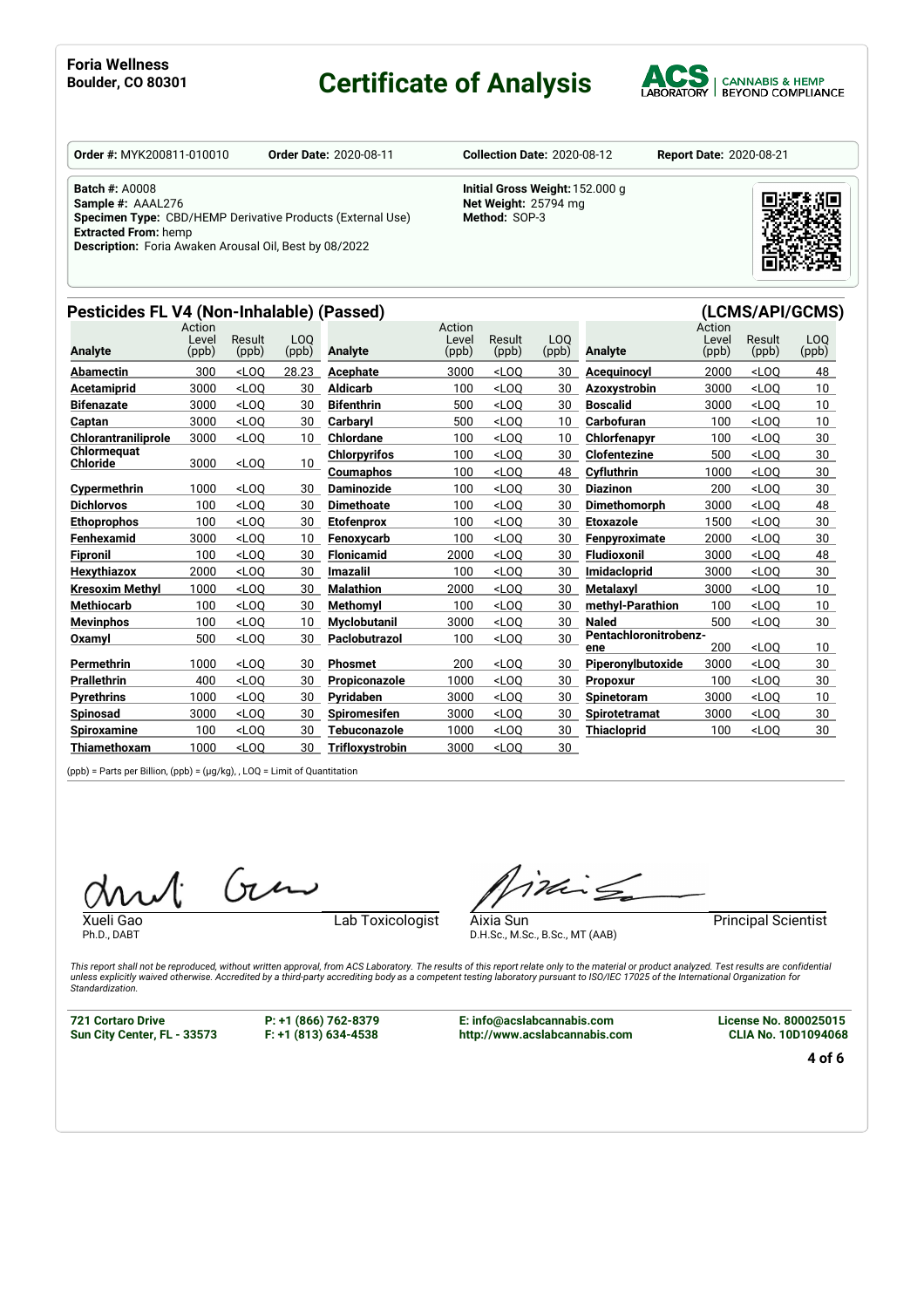#### **Boulding Certificate of Analysis**



| Order #: MYK200811-010010                                                                                                                  |                 |              | <b>Order Date: 2020-08-11</b>                              |                 |                                       | Collection Date: 2020-08-12     | <b>Report Date: 2020-08-21</b> |              |
|--------------------------------------------------------------------------------------------------------------------------------------------|-----------------|--------------|------------------------------------------------------------|-----------------|---------------------------------------|---------------------------------|--------------------------------|--------------|
| <b>Batch #: A0008</b><br>Sample #: AAAL276<br><b>Extracted From: hemp</b><br><b>Description:</b> Foria Awaken Arousal Oil, Best by 08/2022 |                 |              | Specimen Type: CBD/HEMP Derivative Products (External Use) |                 | Net Weight: 25794 mg<br>Method: SOP-3 | Initial Gross Weight: 152.000 g |                                |              |
| <b>Additional Pesticides (Passed)</b>                                                                                                      |                 |              |                                                            |                 |                                       |                                 |                                | (LCMS/MS)    |
| <b>Analyte</b>                                                                                                                             | Result<br>(ppb) | LOO<br>(ppb) | <b>Analyte</b>                                             | Result<br>(ppb) | L <sub>O</sub> O<br>(ppb)             | <b>Analyte</b>                  | Result<br>(ppb)                | LOO<br>(ppb) |

| <b>Analyte</b> | Result<br>(ppb) | LOO<br>(ppb) | Analvte             | Result<br>(ppb) | LOO<br>(ppb) | Analvte  | Result<br>(ppb) | LOO<br>(ppb) |  |
|----------------|-----------------|--------------|---------------------|-----------------|--------------|----------|-----------------|--------------|--|
| <b>Diguat</b>  | LOC             | 24           | Clynhoeste<br>usalt | LOC             | n.<br>, д    | Paraguat | LOC             | ົ<br>        |  |
| $-122$         |                 |              | .                   |                 |              |          |                 |              |  |

(ppb) = Parts per Billion, (ppb) = (µg/kg), , LOQ = Limit of Quantitation

| <b>Residual Solvents (CBD) (Passed)</b> |                          |                 |                           |                      |                          |                 |             |                       |                          |                 | (GC/GCMS)                 |
|-----------------------------------------|--------------------------|-----------------|---------------------------|----------------------|--------------------------|-----------------|-------------|-----------------------|--------------------------|-----------------|---------------------------|
| <b>Analyte</b>                          | Action<br>Level<br>(ppm) | Result<br>(ppm) | L <sub>O</sub> O<br>(ppm) | Analyte              | Action<br>Level<br>(ppm) | Result<br>(ppm) | LOO<br>(ppm | Analyte               | Action<br>Level<br>(ppm) | Result<br>(ppm) | L <sub>O</sub> O<br>(ppm) |
| $1,1-$                                  |                          |                 |                           | . 2-                 |                          |                 |             | Acetone               | 5000                     | $<$ LOO         | 12                        |
| Dichloroethene                          | 8                        | $<$ LOO         | 0.132                     | dichloroethane       | 5                        | $<$ LOO         | 0.032       | <b>Acetonitrile</b>   | 410                      | $<$ LOO         | 0.96                      |
| <b>Benzene</b>                          | 2                        | $<$ LOO         | 0.016                     | <b>Butanes</b>       | 2000                     | $<$ LOO         | 13.32       | Chloroform            | 60                       | $<$ LOO         | 0.032                     |
| Ethanol                                 | 5000                     | $<$ LOO         | 16                        | <b>Ethyl Acetate</b> | 5000                     | $<$ LOO         | 6.4         | <b>Ethyl Ether</b>    | 5000                     | $<$ LOO         | 8                         |
| <b>Ethylene Oxide</b>                   | 5                        | $<$ LOO         | 0.32                      | <b>Heptane</b>       | 5000                     | $<$ LOO         | 8           | Hexane                | 290                      | $<$ LOO         | 0.8                       |
| <b>Isopropyl alcohol</b>                | 500                      | $<$ LOO         | 8                         | Methanol             | 3000                     | $<$ LOO         | 4           | Methylene<br>chloride | 600                      | $<$ LOO         | 2                         |
| <b>Pentane</b>                          | 5000                     | $<$ LOO         | 12                        | Propane              | 2100                     | $<$ LOO         | 26.668      | Toluene               | 890                      | $<$ LOO         | 2.4                       |
| <b>Total Xvienes</b>                    | 2170                     | $<$ LOO         | 7.2                       | Trichloroethylene    | 80                       | $<$ LOO         | 0.4         |                       |                          |                 |                           |

(ppm) = Parts per Million, (ppm) = (µg/g), , LOQ = Limit of Quantitation

Ph.D., DABT

Xueli Gao **Lab Toxicologist** 

ining

Aixia Sun Principal Scientist D.H.Sc., M.Sc., B.Sc., MT (AAB)

This report shall not be reproduced, without written approval, from ACS Laboratory. The results of this report relate only to the material or product analyzed. Test results are confidential<br>unless explicitly waived otherwi

**721 Cortaro Drive Sun City Center, FL - 33573** **P: +1 (866) 762-8379 F: +1 (813) 634-4538**

 $(n)$ 

**E: info@acslabcannabis.com http://www.acslabcannabis.com** **License No. 800025015 CLIA No. 10D1094068**